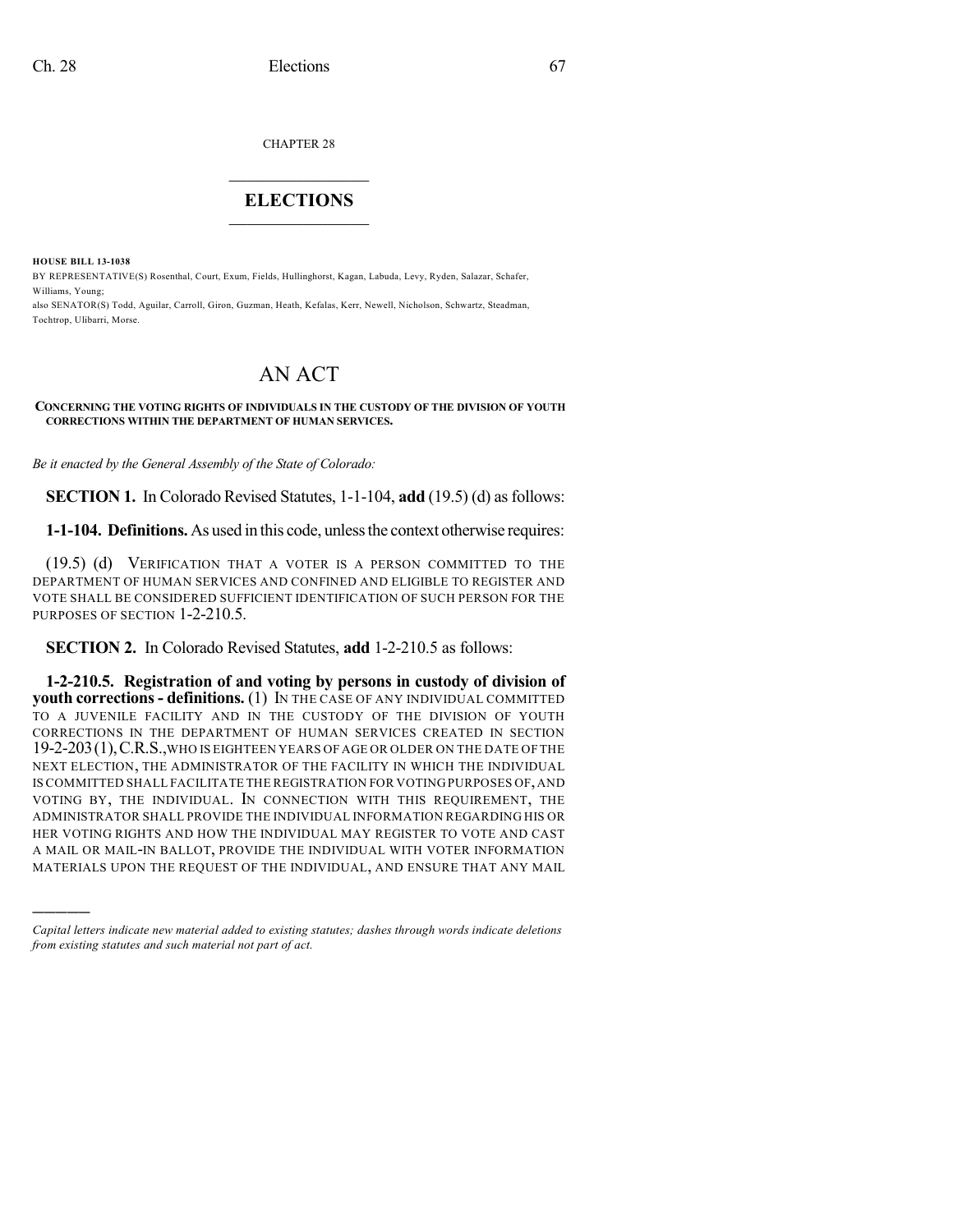68 Elections Ch. 28

OR MAIL-IN BALLOT CAST BY THE INDIVIDUAL IS TIMELY DELIVERED TO THE DESIGNATED ELECTION OFFICIAL.

(2) THE ADMINISTRATOR AND THE SECRETARY OF STATE SHALL POST THE TYPE OR KIND OF VERIFICATION SATISFYING THE REQUIREMENTS OF SECTION 1-1-104 (19.5) (d) IN A PROMINENT PLACE ON THE PUBLIC WEB SITES MAINTAINED BY THE DEPARTMENT OF HUMAN SERVICES AND THE SECRETARY, RESPECTIVELY. THE SECRETARY SHALL PROVIDE NOTICE TO THE COUNTY CLERK AND RECORDERS AS WELL AS OTHER DESIGNATED ELECTION OFFICIALS THROUGHOUT THE STATE THAT SUCH VERIFICATION CONSTITUTES AN ACCEPTABLE FORM OF IDENTIFICATION UNDER SECTION 1-1-104 (19.5) PERMITTING THE INDIVIDUALS POSSESSING SUCH IDENTIFICATION TO REGISTER TO VOTE AND CAST A BALLOT.

(3) NOTWITHSTANDING ANY OTHER PROVISION OF LAW, AN ADMINISTRATOR IS EXEMPT FROM ANY RESTRICTION UNDER LAW ON THE NUMBER OF MAIL OR MAIL-IN BALLOTS AN ELIGIBLE ELECTOR MAY DELIVER IN PERSON TO THE DESIGNATED ELECTION OFFICIAL.

(4) THE ADMINISTRATOR SHALL FORWARD APPLICATIONS MADE UNDER THIS SECTION ON A WEEKLY BASIS, OR ON A DAILY BASIS DURING THE LAST WEEK ALLOWED FOR REGISTRATION PRIOR TO ANY ELECTION, TO THE COUNTY CLERK AND RECORDER OF THE COUNTY IN WHICH THE FACILITY IS LOCATED, AND, IF THE APPLICANT RESIDES IN A DIFFERENT COUNTY FROM THE FACILITY, THE APPLICATION MUST THEN BE FORWARDED TO THE COUNTY CLERK AND RECORDER OF THE COUNTY IN WHICH THE APPLICANT RESIDES.

(5) AS USED IN THIS SECTION:

(a) "ADMINISTRATOR"MEANS THE ADMINISTRATOR, OR HIS OR HER DESIGNEE, OF THE DIVISION OF YOUTH CORRECTIONS CREATED IN SECTION 19-2-203 (1), C.R.S., A RESIDENTIAL FACILITY OPERATED BY THE DIVISION OF YOUTH CORRECTIONS, OR A RESIDENTIAL FACILITY THAT CONTRACTS WITH THE DIVISION OF YOUTH CORRECTIONS IN WHICH A PERSON COMMITTED TO THE DEPARTMENT OF HUMAN SERVICES IS CONFINED AND ELIGIBLE TO REGISTER TO VOTE AND CAST A BALLOT.

(b) (I) "VOTER INFORMATION MATERIALS" MEANS THE FOLLOWING DOCUMENTS, AS APPLICABLE TO THE ELECTION FOR WHICH THE INDIVIDUAL SEEKS TO REGISTER TO VOTE AND CAST A BALLOT:

(A) ANY FORMS USED TO REGISTER AN ELECTOR UNDER THIS PART 2;

(B) AN APPLICATION FOR A MAIL-IN BALLOT PURSUANT TO SECTION 1-8-104;

(C) A COPY OF A BALLOT INFORMATION BOOKLET DESCRIBED IN SECTION 1-40-124.5; AND

(D) ANY MAILINGS TO ELECTORS THAT ARE DESCRIBED IN SECTION 1-40-125.

(II) UPON AN ADMINISTRATOR'S WRITTEN REQUEST TO THE LEGISLATIVE COUNCIL STAFF OR A COUNTY CLERK AND RECORDER FOR COPIES OF THE DOCUMENTS SPECIFIED IN SUB-SUBPARAGRAPH (C) OR (D) OF SUBPARAGRAPH (I) OF THIS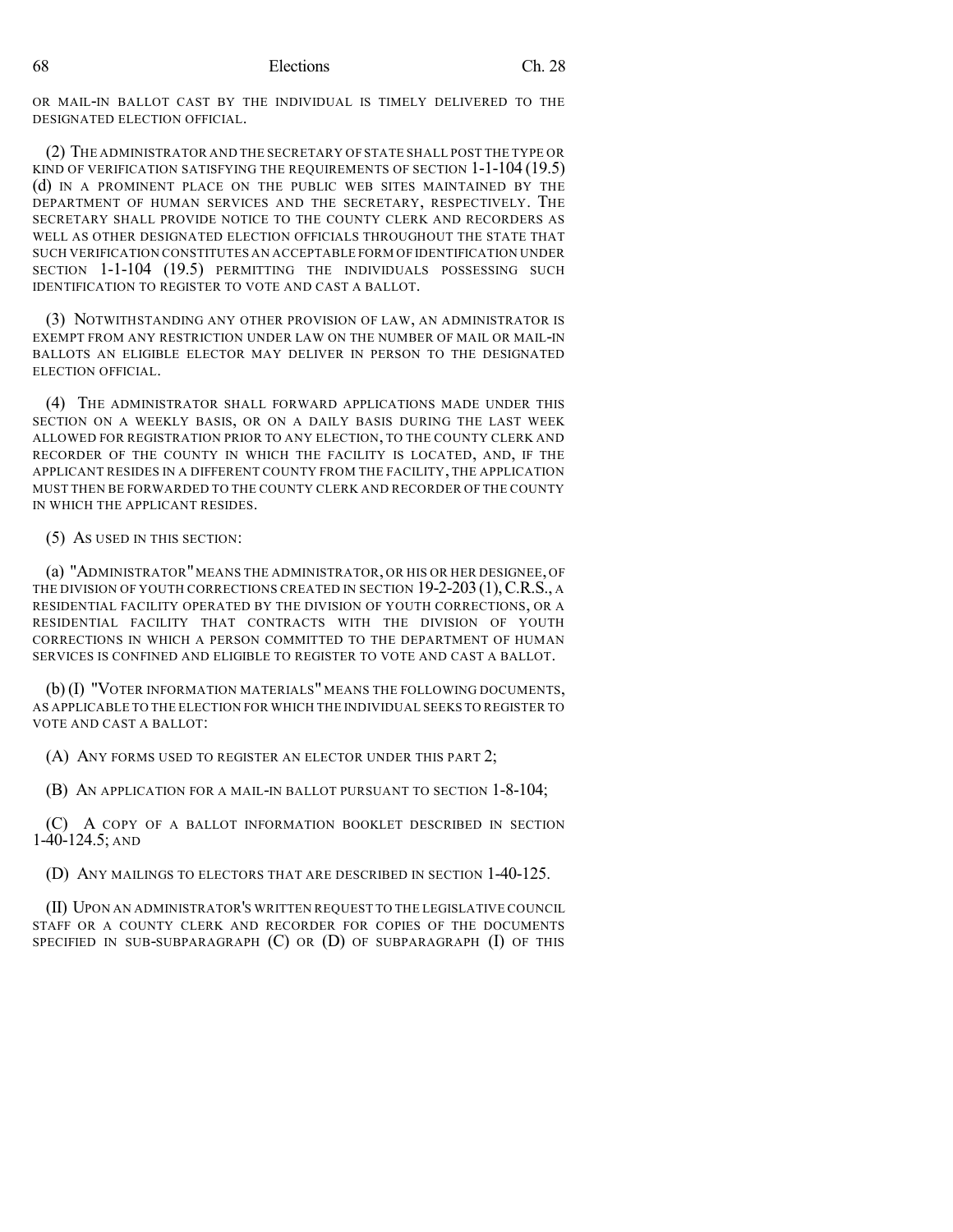### Ch. 28 Elections 69

PARAGRAPH (b), THE LEGISLATIVE COUNCIL STAFF OR COUNTY CLERK AND RECORDER, AS APPLICABLE, SHALL TIMELY PROVIDE COPIES OF THE DOCUMENTS TO THE ADMINISTRATOR IN A SUFFICIENT NUMBER TO COVER THE NUMBER OF INDIVIDUALS WHO ARE AUTHORIZED TO REGISTER AND VOTE UNDER THIS SECTION AND WHO ARE EITHER RESIDING IN THE ADMINISTRATOR'S FACILITY OR UNDER THE SUPERVISION OF THE ADMINISTRATOR'S PROGRAM.

#### **SECTION 3.** In Colorado Revised Statutes, 19-2-203, **add** (3) as follows:

**19-2-203. Division of youth corrections - created - interagency agreements - duties of administrators of facilitiesinconnectionwith voter registration and casting of ballots.** (3) (a) THIS SUBSECTION (3) APPLIES TO ANY INDIVIDUAL COMMITTED TO A JUVENILE FACILITY AND IN THE CUSTODY OF THE DIVISION OF YOUTH CORRECTIONS WHO IS EIGHTEEN YEARS OF AGE OR OLDER ON THE DATE OF THE NEXT ELECTION.

(b) THE ADMINISTRATOR OF A FACILITY IN WHICH AN INDIVIDUAL DESCRIBED IN PARAGRAPH (a) OF THIS SUBSECTION (3) IS COMMITTED SHALL FACILITATE THE VOTINGRIGHTS OFTHE INDIVIDUAL.IN CONNECTION WITH SUCH REQUIREMENTS,THE ADMINISTRATOR SHALL PROVIDE THE INDIVIDUAL INFORMATION REGARDING HIS OR HER VOTING RIGHTS AND HOW THE INDIVIDUAL MAY REGISTER TO VOTE AND CAST A MAIL OR MAIL-IN BALLOT, PROVIDE THE INDIVIDUAL WITH VOTER INFORMATION MATERIALS UPON THE REQUEST OF THE INDIVIDUAL, AND ENSURE THAT ANY MAIL OR MAIL-IN BALLOT CAST BY THE INDIVIDUAL IS TIMELY DELIVERED TO THE DESIGNATED ELECTION OFFICIAL. FOR PURPOSES OF THIS SUBSECTION (3), "ADMINISTRATOR" AND "VOTER INFORMATION MATERIALS" HAVE THE SAME MEANING AS SET FORTH IN SECTION 1-2-210.5 (5), C.R.S. NOTWITHSTANDING ANY OTHER PROVISION OF LAW, TO SATISFY THE REQUIREMENTS OF THIS PARAGRAPH (b), THE ADMINISTRATOR IS EXEMPT FROM ANY RESTRICTION UNDER LAW ON THE NUMBER OF MAIL OR MAIL-IN BALLOTS AN ELIGIBLE ELECTOR MAY DELIVER IN PERSON TO THE DESIGNATED ELECTION OFFICIAL.

(c) THE ADMINISTRATOR AND THE SECRETARY OF STATE SHALL POST THE TYPE OR KIND OF VERIFICATION SATISFYING THE REQUIREMENTS OF SECTION 1-1-104 (19.5) (d), C.R.S., IN A PROMINENT PLACE ON THE PUBLIC WEB SITES MAINTAINED BY THE DEPARTMENT OF HUMAN SERVICES AND THE SECRETARY, RESPECTIVELY. THE SECRETARY SHALL PROVIDE NOTICE TO THE COUNTY CLERK AND RECORDERS AS WELL AS OTHER DESIGNATED ELECTION OFFICIALS THROUGHOUT THE STATE THAT SUCH VERIFICATION CONSTITUTES AN ACCEPTABLE FORM OF IDENTIFICATION UNDER SECTION 1-1-104 (19.5), C.R.S., PERMITTING THE INDIVIDUALS POSSESSING SUCH IDENTIFICATION TO REGISTER TO VOTE AND CAST A BALLOT.

(d) THE ADMINISTRATOR SHALL FORWARD APPLICATIONS MADE UNDER THIS SUBSECTION (3) ON A WEEKLY BASIS, OR ON A DAILY BASIS DURING THE LAST WEEK ALLOWED FOR REGISTRATION PRIOR TO ANY ELECTION, TO THE COUNTY CLERK AND RECORDER OF THE COUNTY IN WHICH THE FACILITY IS LOCATED, AND, IF THE APPLICANT RESIDES IN A DIFFERENT COUNTY FROM THE FACILITY, THE APPLICATION MUST THEN BE FORWARDED TO THE COUNTY CLERK AND RECORDER OF THE COUNTY IN WHICH THE APPLICANT RESIDES.